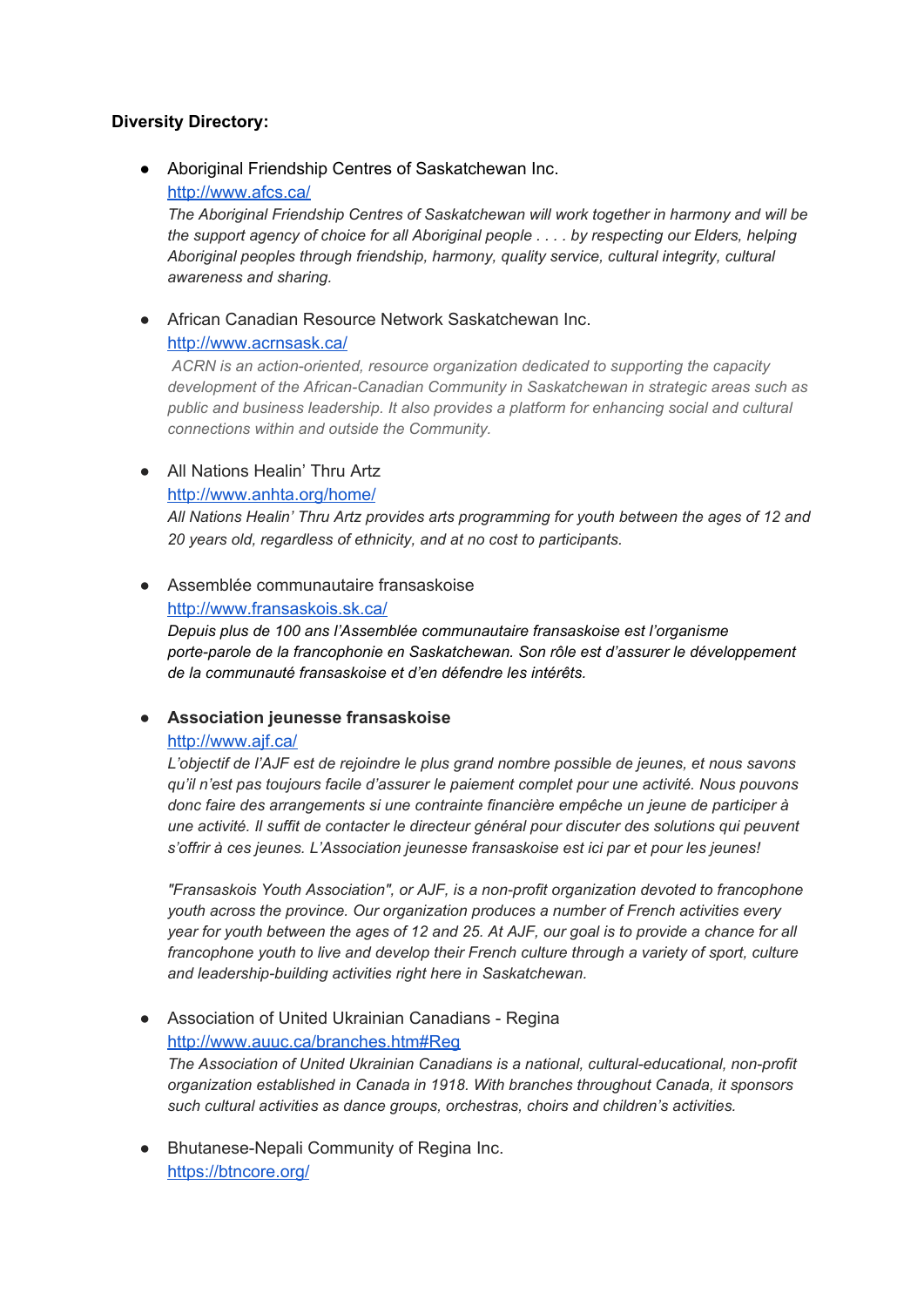*Bhutanese- Nepali Community of Regina is a registered non-profit organization and its mandate is to preserve its culture and engage other multicultural communities through various social events, activities and community participation.*

● Canadian Hostelling Association - Prairie Region [http://www.tourismsaskatchewan.com/where-to-stay/100442/canadian-hostelling-ass](http://www.tourismsaskatchewan.com/where-to-stay/100442/canadian-hostelling-association---prairie-region) [ociation---prairie-region](http://www.tourismsaskatchewan.com/where-to-stay/100442/canadian-hostelling-association---prairie-region) *Hostelling International - Saskatchewan, founded in 1973, is a non-profit, membership-based organization, which encourages education, adventure and cultural understanding through travel by providing hostel accommodation, membership and hostel-based programs.*

● Chinese Language School of Regina, Inc. <http://www.chineseschoolregina.ca/about-us> *The Chinese Language School of Regina w as established by a group of enthusiastic Chinese Canadians under the auspices of the Saskatchewan Chinese Cultural Association of Regina in 1975. The School was formally registered with the Saskatchewan Government as a not-for-profit organization in April 1987.*

● CISV Saskatoon

#### <https://cisvsaskatoon.org/#>

*CISV Saskatoon is part of CISV International, a global organization dedicated to educating and inspiring action for a more just and peaceful world by building intercultural friendship, cooperation, and understanding. By encouraging respect for cultural differences, common values, and self-awareness, CISV empowers children and young people to incorporate these values into their lives as they make a difference in their communities and become global citizens. At the heart of all of our programs is our belief that peace is possible through friendship and mutual understanding.*

• Common Weal Community Arts <https://commonweal.ca/>

*Common Weal Community Arts Inc. is a provincial arts organization that collaboratively engages professional artists with communities to promote social change and cultural identity through creative expression.*

● Communauté des Africains Francophones de la Saskatchewan [https://www.facebook.com/Communaut%C3%A9-des-Africains-Francophones-de-la-](https://www.facebook.com/Communaut%C3%A9-des-Africains-Francophones-de-la-Saskatchewan-CAFS-245731142145267/)[Saskatchewan-CAFS-245731142145267/](https://www.facebook.com/Communaut%C3%A9-des-Africains-Francophones-de-la-Saskatchewan-CAFS-245731142145267/)

*la CAFS est une Communauté regroupant des Africains francophones établis en Saskatchewan depuis des décennies à nos jours.*

● Conseil Culturel Fransaskois <https://www.culturel.ca/>

*CCF is the official Fransaskois representative in cultural matters and maintains links with its local, regional and provincial members, as well as other cultural and multicultural organizations.*

● Cultural Connections Regina <http://www.culturalconnectionsregina.ca/> *Establishing and strengthening inter and intra-cultural connections in Regina and*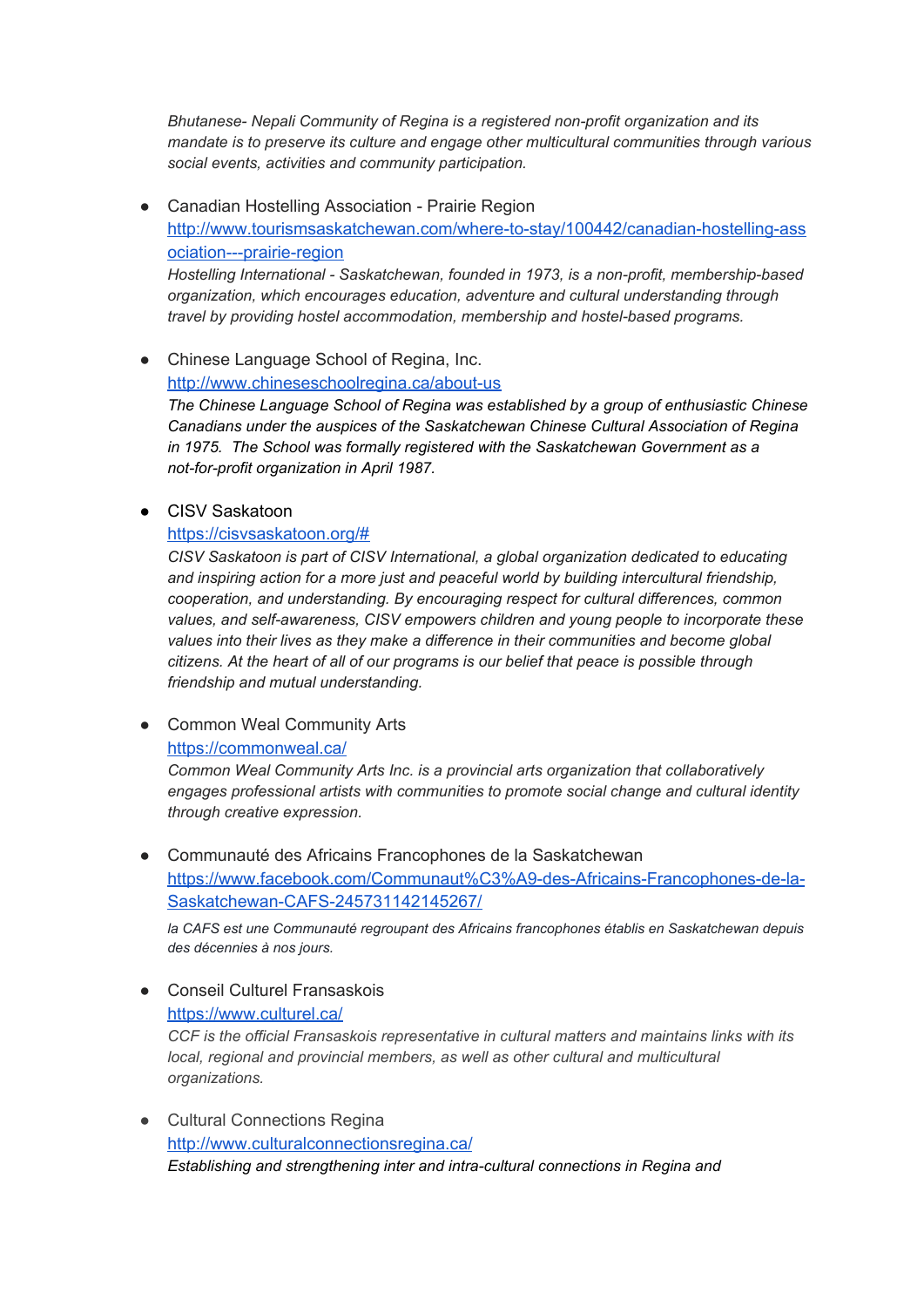*Saskatchewan. Promoting arts, music, food of different cultures in the City of Regina/ province through organization and management of events. Supporting various registered/ charitable organizations in Regina by participating in and hosting their fund raising events Making Regina a more vibrant cultural centre by conducting high quality and inclusive cultural activities*

Doukhobor Cultural Society of Saskatchewan <http://www.saskdoukhobor.ca/>

*The DCSS is a provincial "umbrella" group representing 7 provincially registered Doukhobor societies from Saskatchewan. Our mandate is to promote public awareness, understanding and appreciation of the contributions by Canadian Doukhobors to our provincial and national heritage and culture. We will do this by providing speakers, choir groups and public workshops as well as distributing pamphlets, a list of resource books and choir productions. The organization will encourage and seek out the understanding and cooperation amongst all Doukhobors in Saskatchewan and across Canada.*

● Fédération des Francophones de Saskatoon

## <http://www.francosaskatoon.ca/>

*La Fédération des francophones de Saskatoon est le porte-parole et le chef de file des francophones de Saskatoon pour la promotion et pour le développement de leurs Intérêts.*

● Federation of Sovereign Indigenous Nations

## <http://www.fsin.com/>

*The FSIN represents 74 First Nations in Saskatchewan. The Federation is committed to honouring the spirit and intent of the Treaties, as well as the promotion, protection and implementation of the Treaty promises that were made more than a century ago.*

## ● **Folkfest (Saskatoon)**

## <https://www.saskatoonfolkfest.com/>

*Purpose: To produce an annual festival for the purpose of educating the public about the different cultures within our society in order to appreciate one's heritage and preserve valued aspects of culture. To provide scholarships to deserving students for the purpose of fulfilling their educational goals.*

## ● Gabriel Dumont Institute

## <https://gdins.org/>

*The mission of the Gabriel Dumont Institute is to promote the renewal and development of Métis culture through research; materials development, collection, and distribution; and the design, development, and delivery of Métis-specific educational programs and services.*

- Ghanaian Canadian Association of Saskatchewan <https://www.facebook.com/groups/197041510318759/> *This is a group for all proud Ghanaians and their loved ones residing in the province of Saskatchewan.*
- Gordon Tootoosis Nikaniwin Theatre <http://www.gtnt.ca/about-us/>

*To produce and present innovative cultural theatre experiences that engage and empower First Nations, Métis and Inuit youth, artists and the greater Saskatchewan community.*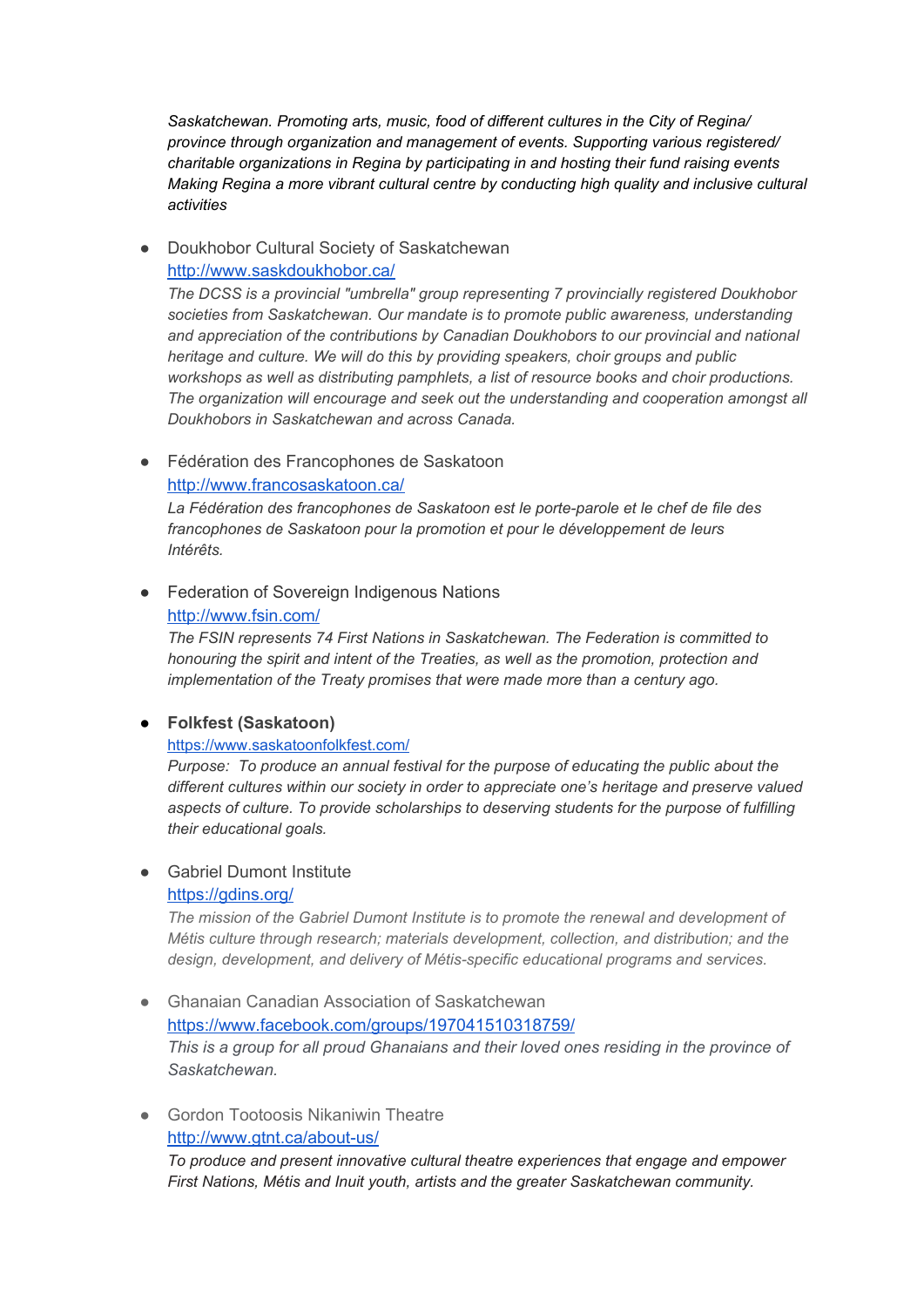## ● Gujarati Samaj of Southern Saskatchewan <http://reginagujaratisamaj.com/>

*The earliest Gujarati immigrants to Saskatchewan came in 1958. Prior to 1973, approximately a dozen Gujarati families celebrated Gujarati festivals at a private residence. The Samaj was formally established on February 23, 1974*

### ● Heritage Saskatchewan

#### <https://heritagesask.ca/>

*Heritage Saskatchewan is the collective voice of all those who value heritage in Saskatchewan. As knowledge-brokers and pathfinders, we seek to raise awareness of Living Heritage.*

## ● Humboldt Regional Newcomer Centre <http://www.thehrnc.com/>

*The Humboldt Regional Newcomer Centre (HRNC) is a walk-in, free resource centre where our staff will help newcomers settle and integrate into their community. The HRNC is a one stop gateway for assistance with immigration concerns and referrals to necessary agencies to help meet the needs of newcomers. The HRNC aims to provide support, information, resources and referrals to newcomers across the region to ensure a successful move to Saskatchewan. The HRNC not only offers services to its newcomers in Humboldt, they reach out to all communities within its region through their settlement advisors and SWIS workers.*

## ● Inclusion Regina

## <http://inclusionregina.ca/>

*Beginning in Regina, Saskatchewan, we are a community, hundreds and thousands strong, committed to inclusion, acceptance and participation for people with intellectual disabilities. Inclusion Regina, formerly The Regina and District Association for Community Living, was founded in 1952 by parents with a vision of inclusion for their children with intellectual disabilities. Rejecting the bygone practice of institutionalization, we work to weave everyone into the rich fabric of our community.*

### ● India-Canada Cultural Association <http://www.iccasaskatoon.ca/about-us.html>

*The Mandate of the India-Canada Cultural Association is to promote better understanding between persons of Indian Origin and Residents of Canada and to promote, develop and enrich the cultural and social life of the members of ICCA and community at large. We strive to promote Indian culture and heritage among residents of Saskatoon and beyond.*

## • International Women of Saskatoon <http://internationalwomenofsaskatoon.org/> *The Empowerment and integration of newcomer, immigrant and refugee women and their families to reach their full potential as contributing members of Canadian society.*

## ● Lakeland District for Sport, Culture and Recreation <http://www.lakelanddistrict.ca/>

*The Lakeland District for Sport, Culture and Recreation Inc. is a non-profit volunteer based organization. We exist to facilitate the development of sport, culture and recreation programs and services to the residents of our District.*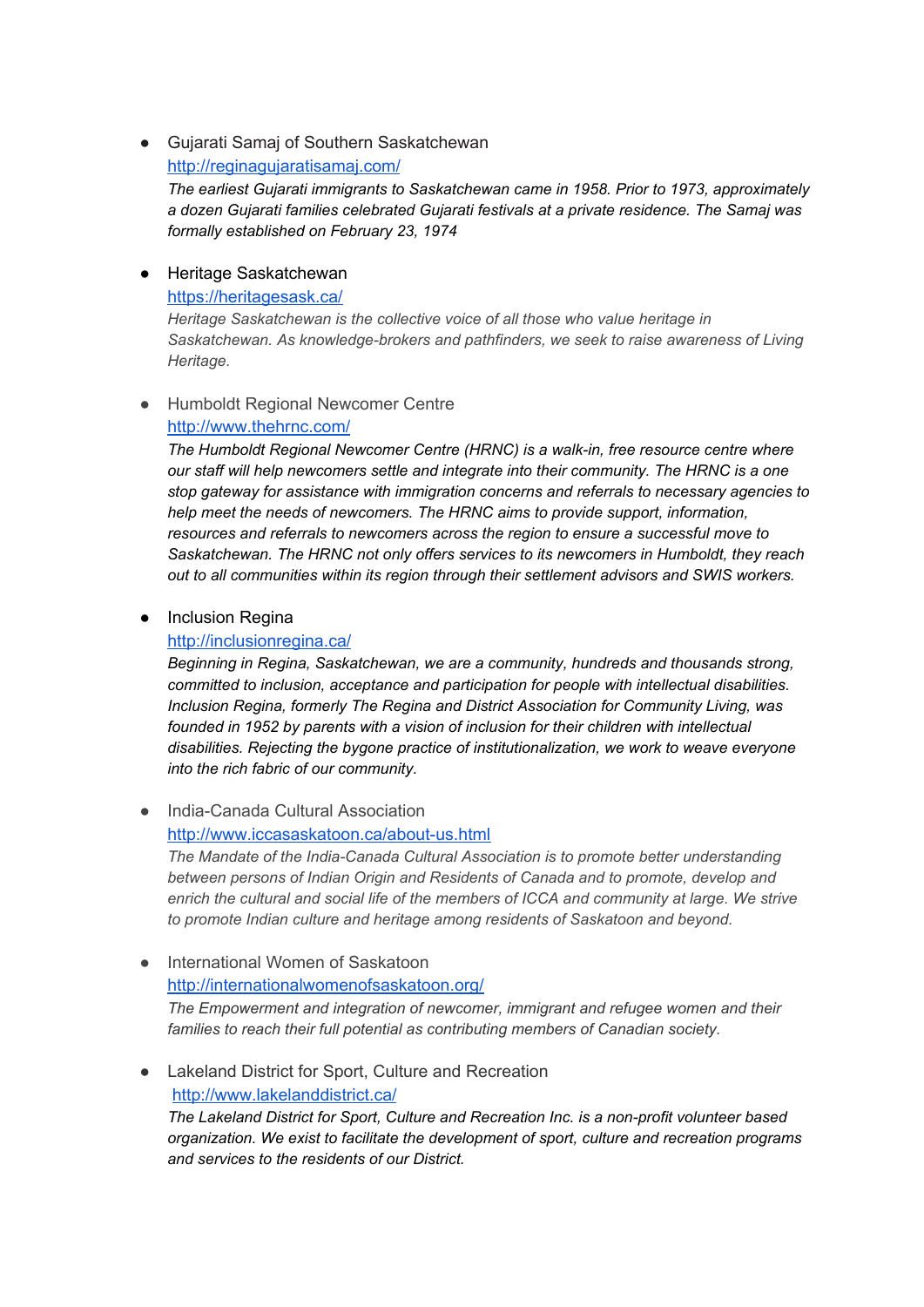## ● Ministry of Parks, Culture and Sport <http://www.tpcs.gov.sk.ca/>

*The Ministry supports, celebrates and helps build pride in Saskatchewan. The Ministry's strategic focus is on tourism enhancement, quality of life and economic growth. The Ministry works with diverse groups and communities to: enhance the province's cultural, artistic, recreational and social life; promote excellence in the arts, culture, heritage and sport; and to support a vibrant and growing arts and cultural community. The Ministry supports and promotes Saskatchewan tourism, manages and enhances Saskatchewan's provincial parks system, conserves ecosystems and cultural resources and provides recreation and interpretive opportunities for park visitors.*

● Moose Jaw Multicultural Council Inc.

#### <http://mjmcinc.ca/>

*The Moose Jaw Multicultural Council (MJMC) is a non-profit charitable organization. We provide a full range of Settlement, Orientation and Language services for Newcomers to Canada who have chosen to make Moose Jaw and area their home. MJMC also acts as an umbrella for cultural member groups within the community. We are overseen by a volunteer Board of Directors and were formed in 1974.*

## ● Moose Jaw Pride Inc.

<https://moosejawpride.ca/>

*To celebrate and support gender and sexually diverse people through the provision of fabulously inclusive community services and educational opportunities.*

## ● Multi-Faith Saskatchewan

<http://www.multifaithsask.org/>

*At Multi-Faith Saskatchewan we aim to initiate, foster and assist in the development and operation of multifaith groups in Saskatchewan. We want to help these groups understand, appreciate and accept the diverse faith communities in their area.*

## **Multicultural Council of Saskatchewan** <http://mcos.ca/>

*The Multicultural Council of Saskatchewan is committed to promoting, fostering, improving and developing multiculturalism in the cultural, social, economic, and political life of Saskatchewan while working to achieve equality of all residents.*

● Multilingual Association of Regina Inc.

## <http://www.mlar.ca/>

*The Multilingual Association of Regina is a non-profit registered charity. MLAR was founded in 1978 and Regina Multilingual School activities began in 1979. MLAR is committed to the retention and promotion of heritage languages in Regina.*

## ● Muslims for Peace and Justice <http://www.mpjsask.org/>

*Muslims for Peace & Justice (MPJ) is a provincially incorporated Saskatchewan-based non-profit Muslim organization. MPJ is dedicated to articulating, promoting and defending the interests of the Saskatchewan Muslim community and representing them on issues important to Canadians. MPJ serves as an educator and liaison to the media, government, law enforcement and other organizations in Saskatchewan to foster an accurate image of Islam &*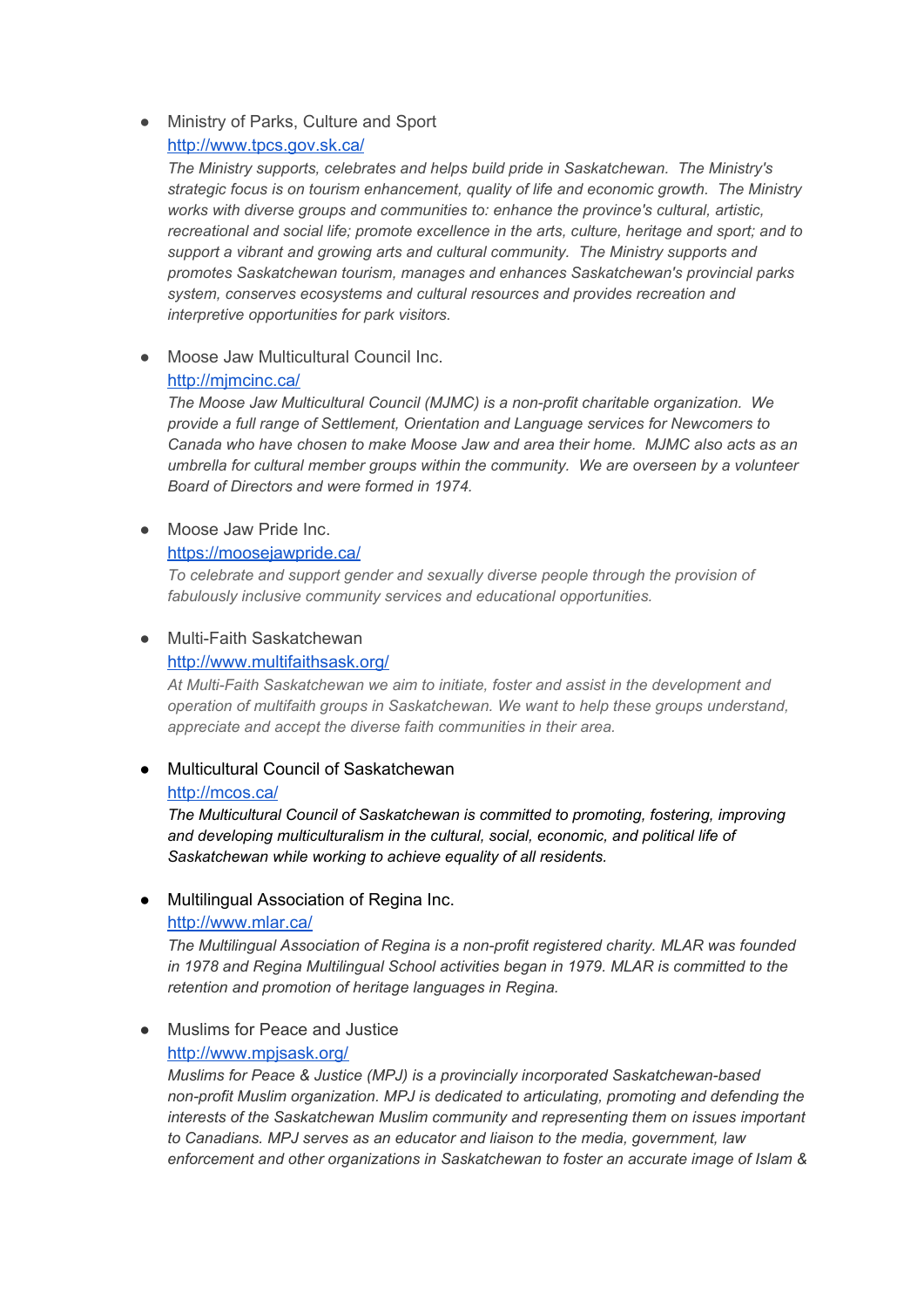*Muslims, cultivate mutual understanding & cooperation, and provide Muslim perspectives on important issues in Canadian public affairs.*

- Northeast Newcomer Services <http://www.northeastnewcomerservices.com/> *Northeast Newcomer Services offers information and referral services to newcomers to Tisdale and communities within a 150 kilometers radius of Tisdale. Moving to a new community and new country can be exciting but also challenging at times. Our office staff at Northeast Newcomer Services is here to help you make your transition to your new home as\ smooth as possible.*
- Northern Sport, Culture and Recreation District

#### <http://www.nscrd.com/>

*The purpose of the Northern Community & School Recreation Coordinator Program (NC&SRCP) is to enhance the quality of life for northerners through the provision of community based sport, culture and recreation programs after school, in the evenings, on weekends and at community and school special events.*

### **● OUTSaskatoon**

#### <http://www.outsaskatoon.ca/>

*OUTSaskatoon builds community for LGBTQ2S+ people of all ages and backgrounds. We provide peer support and counselling, queer-specific education and resources, outreach, social gatherings and events, community referrals, and sexual health services. In addition, we operate Pride Home, a long-term home for LGBTQ2S+ youth ages 16-21. Through these programs OUTSaskatoon supports body, mind and spirit within a growing and changing community.*

## ● Parkland Valley Sport, Culture and Recreation District <https://parklandvalley.ca/>

*Through sport, culture and recreation initiatives, we: Support strong community leaders through resources and volunteerism; Empower people to make healthy lifestyle choices, and Help grow community pride.Through our district network, we use the community development approach in working with communities and groups to assist in meeting their needs.*

● Philippine Immigrants Network Alliance of Saskatchewan Youth [https://www.campusvibe.ca/campusvibe/group/17967669-5bab-4af9-b965-15cb7f9c9](https://www.campusvibe.ca/campusvibe/group/17967669-5bab-4af9-b965-15cb7f9c94a7/b947eeb6-dec1-4403-bca5-ba0d6fec1df9) [4a7/b947eeb6-dec1-4403-bca5-ba0d6fec1df9](https://www.campusvibe.ca/campusvibe/group/17967669-5bab-4af9-b965-15cb7f9c94a7/b947eeb6-dec1-4403-bca5-ba0d6fec1df9)

*Philippine Immigrants Network Alliance of Saskatchewan is an organization that helps Young Filipino Immigrants living in Saskatchewan through connecting them to many different networks and groups which can assist their needs. It promotes volunteerism and fellowship between young Filipino Immigrants and Young Canadians living in Saskatchewan to build a strong relationship and be more comfortable living in a new province (Saskatchewan) and country (Canada).*

- Poltava Ensemble of Song, Music and Dance <http://www.poltava.ca/> *The Poltava Ensemble of Song, Music, and Dance is a 50 member Ukrainian ensemble which includes dancers, musicians and singers.*
- Prairie Central District for Sport, Culture and Recreation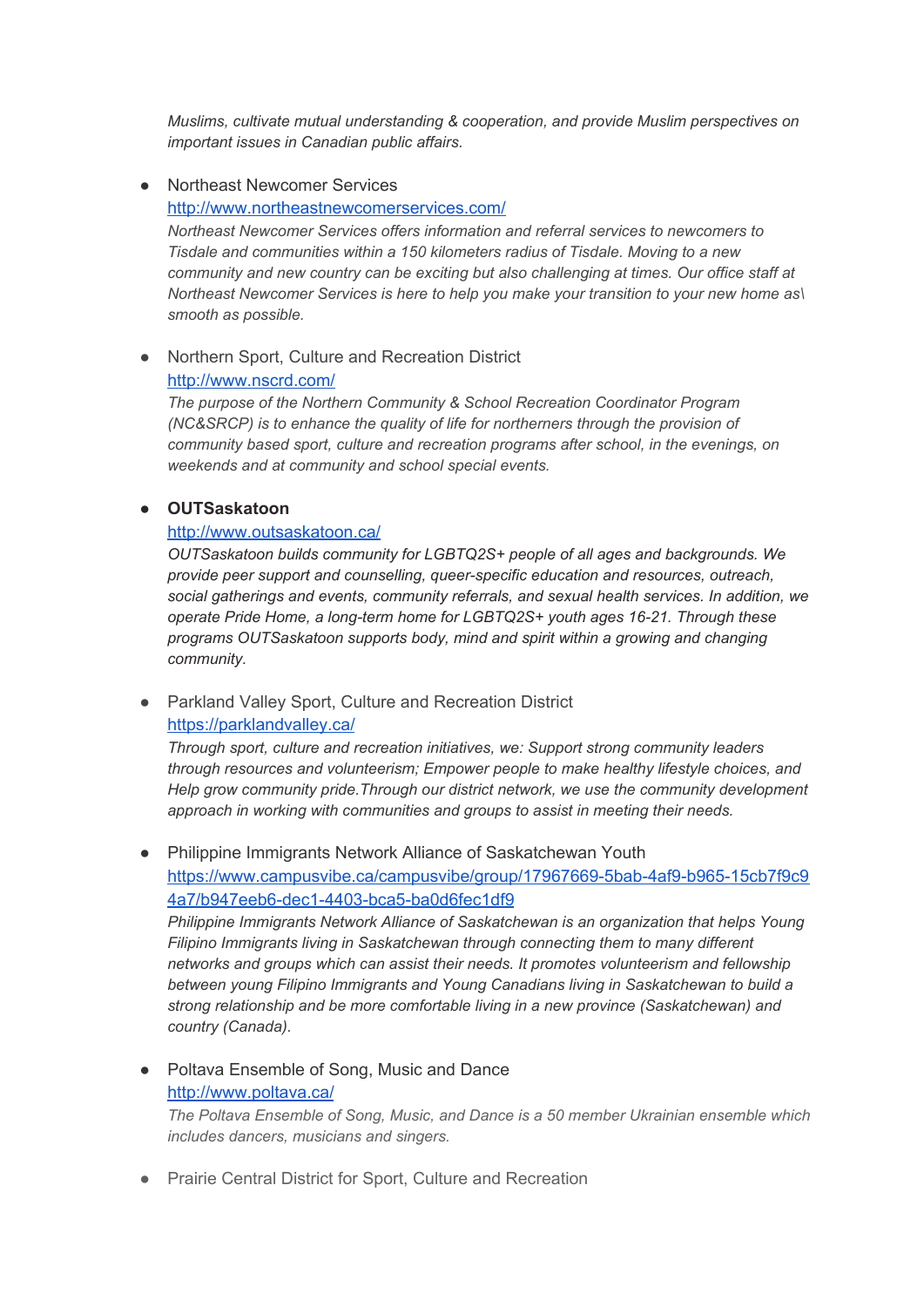#### <https://prairiecentral.ca/>

*We provide leadership and support by building bridges and partnerships through sport,*

#### *culture*

*and recreation for the benefit of the district.*

- Prairie Somali Canadian Community Centre
	- <http://www.prairiesomalis.com/>

*The Prairie Somali Canadian Community centre is a community-based non profit organization providing a wide range of much needed services mainly to Saskatchewan's growing Somali ethnic community. It was established in 2011 to meet the ever-expanding needs and concerns* of the Somali Canadians and new immigrants. It is an integral part in all facets of life of the *Somali community in the province, and helps in improving the quality of life for the Somalis as well as other Afro-Canadian immigrants. Although limited in resources, PSCCC is the connecting point between Somalis of different ages and social status. It promotes and sustains the civic spirit and volunteerism in the community. PSCCC is among the primary founders and a proud member of the African Canadian Resources Network of Saskatchewan.*

● Prince Albert Multicultural Council <http://www.pamcsk.com/>

*The Prince Albert Multicultural Council promotes and celebrates cultural diversity, through (themed) potlucks, annual festivals such as Tapestrama, Multicultural Week, showcasing the different traditions, songs, dance, music and customs of all cultures. We also provide English for Employment classes.*

#### ● Regina Afrofest

#### <http://reginaafrofest.com/>

*Regina AfroFest is an annual outdoor community event that celebrates Africa's diverse cultures through live music performance, drum & dance, arts & craft, African food and workshops.*

#### ● Regina Chinese Canadian Association

#### <http://www.rcca.ca/>

*To create an environment in which closer association of all Chinese Canadians are developed and promoted. To encourage full and equal participation by Chinese Canadians in the cultural, social, economic and political life of Canada. To encourage and develop in persons of Chinese descent a desire to know and respect their historical and cultural heritage, and to educate them to adopt a creative and positive attitude towards the Chinese Canadian contribution to the Canadian mosaic. To promote and safeguard the rights of all individuals, in particular those of Chinese Canadians under the Canadian Chart of Rights and Freedoms. To promote understanding and cooperation between Chinese Canadians and all other ethnic and cultural groups and the three levels of government.*

Regina Hungarian Cultural and Social Club

<http://www.reginahungarianclub.com/dancegroup.html>

*Hungarian folk dancing has always been the focal point of culture in the Regina Hungarian Club. In order to preserve and nurture the Hungarian culture, the Club has offered various programs to their members and families. Through the years, these programs have included language school, choir, theatrical performances and, of course, dancing. The Regina Balaton Hungarian Dancers were officially formed in 1974. The Hungarian community is entertained throughout the year by the Balaton Dancers at such events as the Grape Harvest Supper and*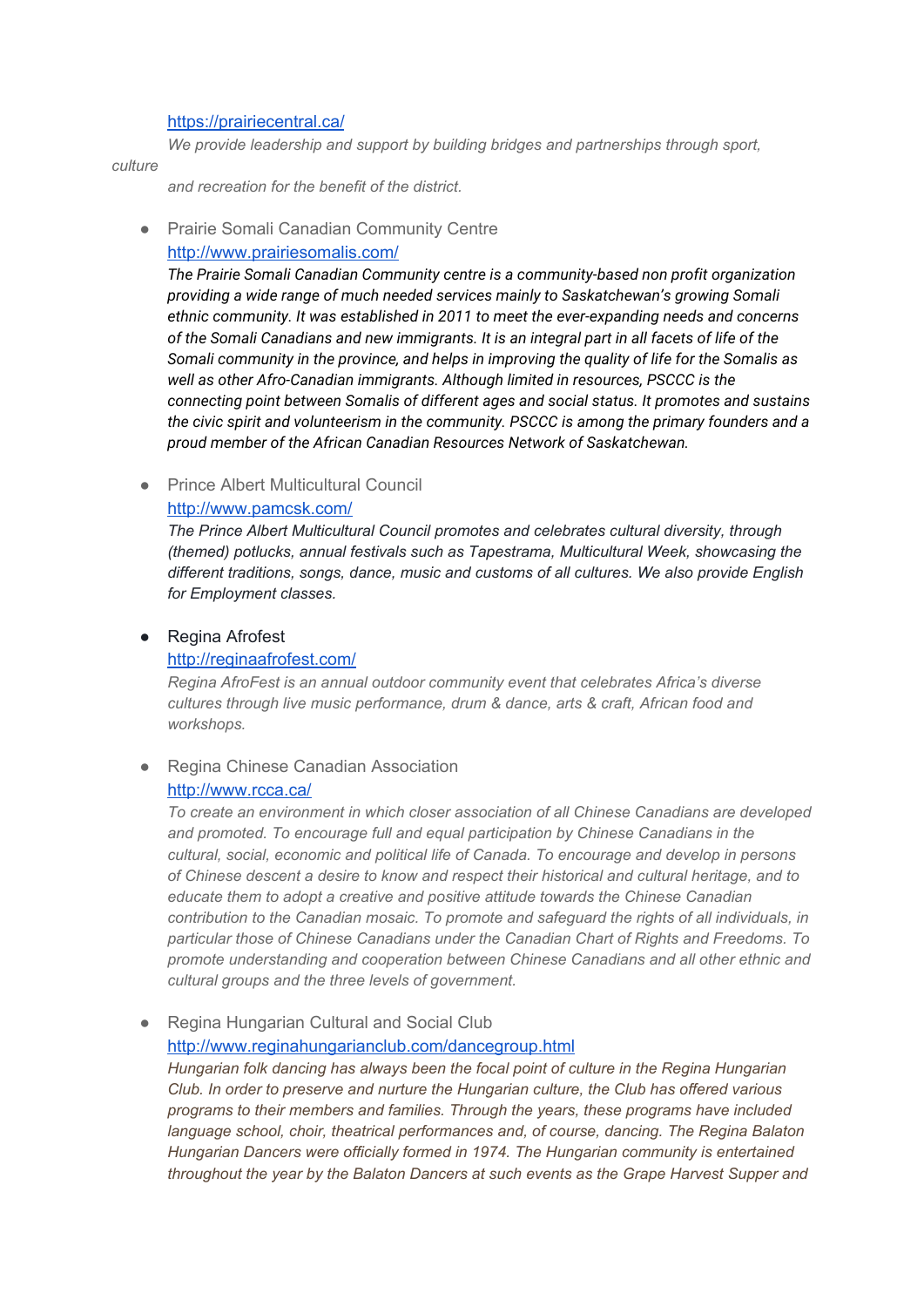*Dance, Mosaic a Festival of Cultures and at commemorative celebrations such as March 15 and October 23.*

- Regina Immigrant Women Centre <http://www.reginaiwc.ca/> *We provide opportunities, programs and services for immigrant and refugee WOMEN and their families to facilitate and support their smooth integration into our local communities.*
- Regina Japanese-Canadian Club <http://www.rjcc.ca/>

*Regina Japanese Canadian Club Inc. (RJCC) is an organization that promotes the cultural and social well-being of the Japanese Community in Regina and Southern Saskatchewan. The RJCC organizes a variety of activities in order to support the continuance of Japanese heritage and culture of its members.*

## ● Regina Multicultural Council

### <http://www.reginamulticulturalcouncil.ca/>

*Do you want to experience a brand new culture? Be involved in the multicultural community?* Volunteer or present a pavilion at Mosaic - A Festival of Cultures? You can do all of this and *more by becoming a member of the Regina Multicultural Council.*

# **● Regina Open Door Society**

## <http://rods.sk.ca/>

*The Regina Open Door Society (RODS) is a non-profit organization that provides settlement and integration services to refugees and immigrants in Regina. RODS is committed to meeting the needs of newcomers by offering programs and services that enable them to achieve their goals and participate fully in the larger community.*

- River City School of Irish Dance <https://www.rivercityirishdance.com/> *River City School of Irish Dance is a non-profit Irish Dance School located in Saskatoon, Saskatchewan.*
- Rivers West District for Sport, Culture and Recreation <http://www.riverswestdistrict.ca/> *Rivers West District for Sport, Culture & Recreation (DSCR) is an organization whose purpose is to enhance the delivery of lottery-funded sport, culture and recreation programming and services throughout the Rivers West District .*
- Sâkêwêwak First Nations Artists Collective Inc. <http://www.sakewewak.ca/> *Our mandate is to ensure that Indigenous artists within the city of Regina and surrounding areas are consistently provided with the space and environment that allows them to develop their self-determined artistic practices through critical exchange with their peers and audiences*
- Saskatchewan Abilities Council <https://www.saskabilities.ca/>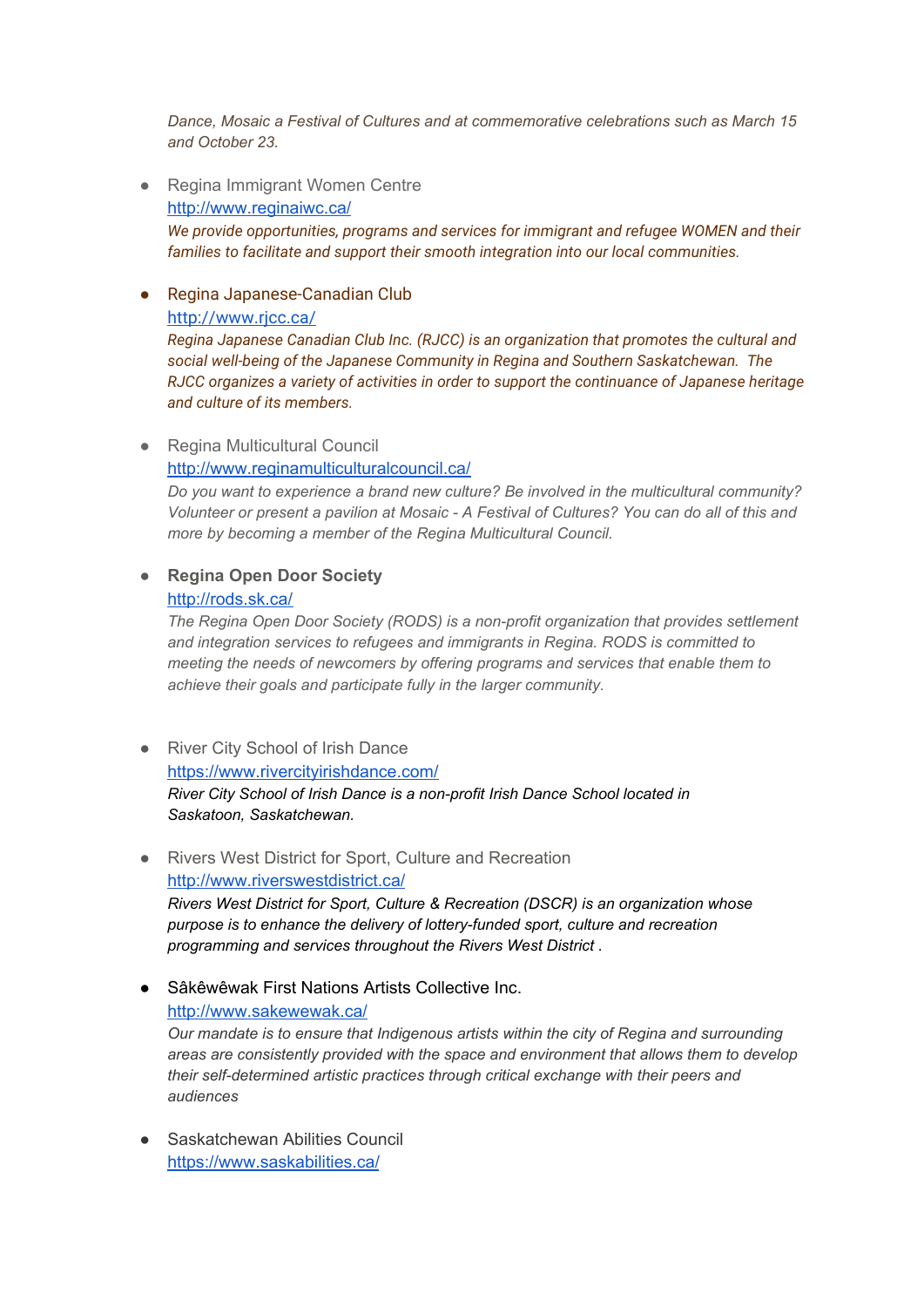*SaskAbilities is a registered charity and operates under the authority of the Non-Profit Corporations Act, 1995, of Saskatchewan. We are dedicated to providing programs and services to people experiencing disability in Saskatchewan.*

## ● Saskatchewan African Canadian Heritage Museum <http://sachm.org/>

*The virtual museum is a collection of the heritage, contributions and journeys of people of African ancestry who have lived and now live in Saskatchewan. Its primary purpose is to research, collect, document and share information through the medium of the Internet.*

# **● Saskatchewan Association for Community Living** <http://www.sacl.org/>

*The SACL supports individuals with intellectuals disabilities all over Saskatchewan. Currently we support over 2000 individuals and families. The SACL's vision is for a society in which everyone is valued, supported, included. For each of us, Inclusion means something different.*

## ● Saskatchewan Caribbean Canadian Association

## <http://saskcarib.ca/about>

*The Saskatchewan Caribbean-Canadian Association (SCCA) is a cultural non-profit volunteer organization working to improve the quality of life of its members, promote the Caribbean culture and create partnerships with others who share similar views.*

## ● Saskatchewan Cultural Exchange Society <https://culturalexchange.ca/>

*The Cultural Exchange is an organization grounded in values of inclusivity and openness, delivering art programs to the people of Saskatchewan in collaboration, as clients, as audience, artists and participants.*

## ● Saskatchewan Genealogical Society

## <http://www.saskgenealogy.com/>

*SGS is a volunteer provincial heritage organization whose purpose is to promote and develop the study, research, and preservation of Genealogy and Family History.*

## ● Saskatchewan German Council

<http://www.saskgermancouncil.org/>

*Founded in 1984, the Saskatchewan German Council is a registered volunteer-based, non-profit organization dedicated to promoting the heritage, culture and interests of Saskatchewan people of German-speaking backgrounds. The Council plays an active role in building provincial multiculturalism and the Canadian mosaic.*

# ● Saskatchewan History and Folklore Society <http://www.shfs.ca/>

*The Saskatchewan History & Folklore Society (SHFS) is a provincial organization that delivers programs and activities to enable, inspire and celebrate the investigation and sharing of historical and [folkloric](http://shfs.usask.ca/ich) knowledge in Saskatchewan's diverse communities. This can include histories, stories, or traditions, often uniquely personal or local, which are passed between and within generations and which capture the lived experience of everyday people.*

● Saskatchewan Human Rights Commission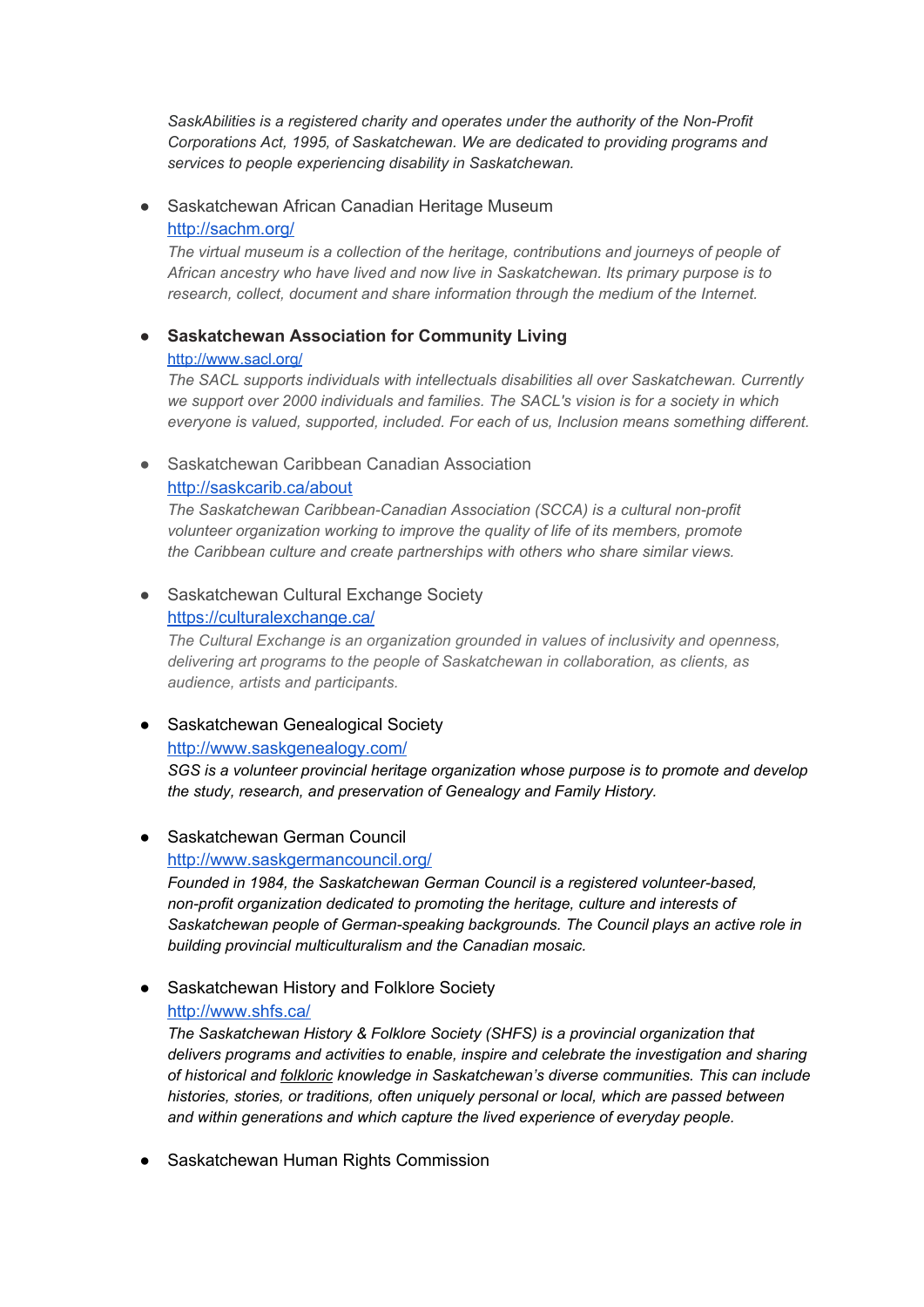#### <http://saskatchewanhumanrights.ca/>

*To promote and protect the individual dignity, fundamental freedoms and equal rights of Saskatchewan citizens*

● Saskatchewan Indigenous Cultural Centre <http://www.sicc.sk.ca/>

*SICC strives to maintain the cultural identity of First Nations cultures who inhabit what is now known as Saskatchewan: Plains Cree, Swampy Cree, Woodlands Cree, Dene, Saulteaux, Dakota, Nakota and Lakota.*

● Saskatchewan Intercultural Association Inc.

## <https://www.saskintercultural.org/>

*The Saskatchewan Intercultural Association (SIA) is a non-profit, charitable organization founded in 1964. For over fifty years, the SIA has been committed to supporting cultural groups retain their distinctive cultural identity, language and arts. In the last 20 years, SIA has also focused on providing programs and services that empower and relieve barriers for Newcomers and Indigenous people in the areas of securing employment, language advancement, and cultural understanding. An integral part of SIA has always been to provide anti-racist education and promote intercultural understanding to the general public through workshops, programming and community events.*

● Saskatchewan Organization for Heritage Languages Inc.

#### <http://www.heritagelanguages.sk.ca/home/>

*The Saskatchewan Organization for Heritage Languages Inc. (SOHL) works with teachers, volunteers, and cultural communities to promote and develop the teaching and learning of heritage languages. It is an umbrella organization supporting heritage language schools and multilingual organizations throughout the province. SOHL was established in 1985, and recently celebrated its 30th anniversary.*

● Saskatchewan Pride Network <https://moosejawpride.ca/skpride/>

*A Community Initiatives Fund project that seeks to support and empower LGBT+ people living in smaller communities across Saskatchewan.*

## ● Saskatchewan Urban Municipalities Association <https://suma.org/grants>

*SUMA is the collective voice for all Saskatchewan hometown communities and represents the interests of the members to other orders of government leading to improved local government and thriving, sustainable communities.*

## ● Saskatoon Folk Fest

#### <https://www.saskatoonfolkfest.com/>

*Produce an annual festival for the purpose of educating the public about the different cultures within our society in order to appreciate one's heritage and preserve valued aspects of culture. To provide scholarships to deserving students for the purpose of fulfilling their educational goals.*

• Saskatoon Heritage Society <http://www.saskatoonheritage.ca/>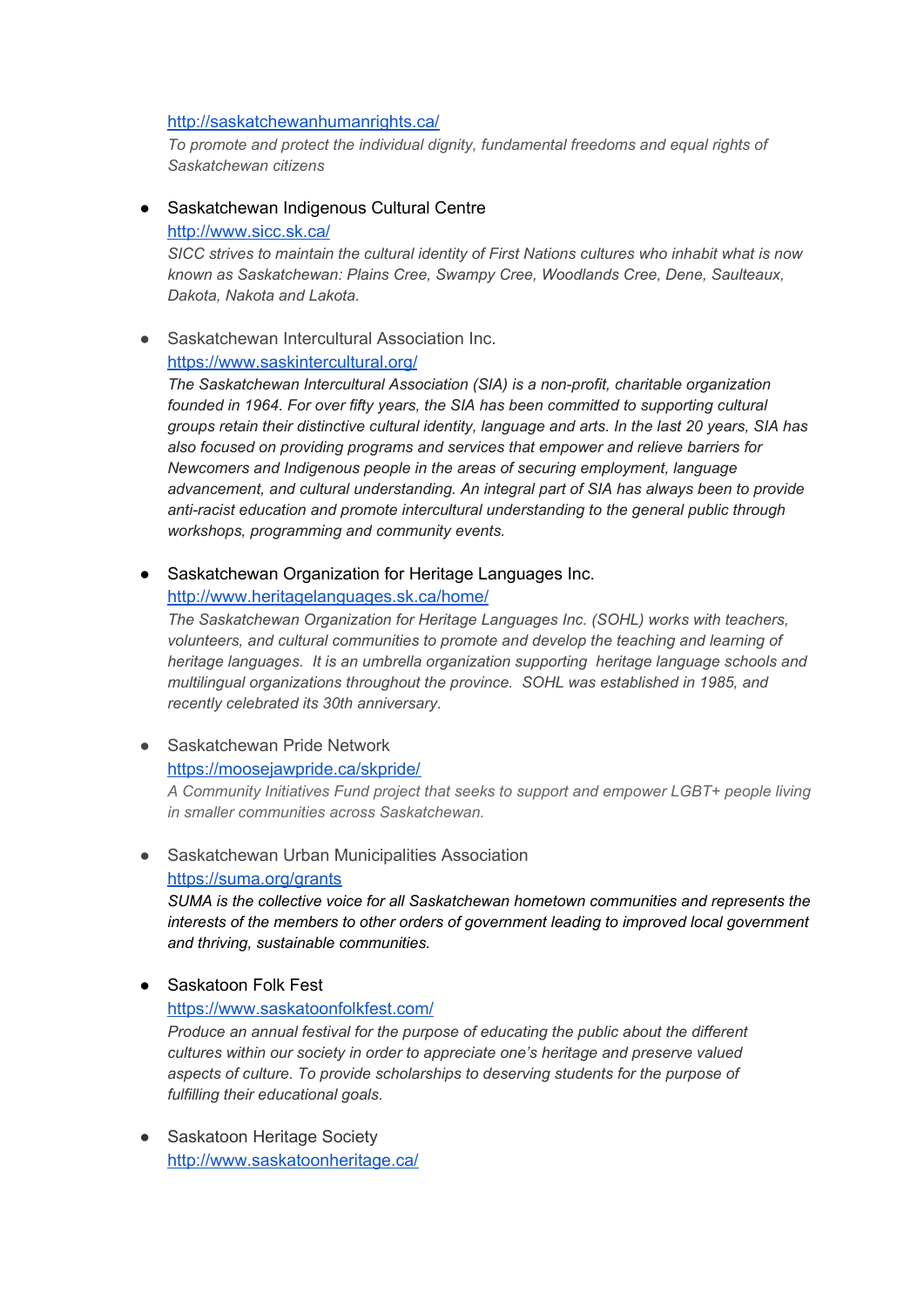*The Saskatoon Heritage Society offers a wide variety of programming including walking tours of several heritage sites throughout the Saskatoon area. We also offer workshops on heritage restoration, mount heritage displays at community events and provide guest speakers for meetings, classroom presentations and special events.*

## • Saskatoon Open Door Society

#### <http://www.sods.sk.ca/>

*The Saskatoon Open Door Society was established in 1980 as a centre to welcome and assist refugees and immigrants moving to Saskatoon.*

#### ● SaskCulture

#### <https://www.saskculture.ca/>

*A non-profit, community-based, volunteer-driven, provincial cultural organization. We work with our members, volunteers and community partners to build a culturally vibrant province, where all citizens celebrate, value and participate in a rich, cultural life. We are often recognized as a funder of cultural activity, however; SaskCulture also has an important role in helping nurture cultural engagement in the province.*

● Société historique de la Saskatchewan

<https://histoiresk.ca/en/>

*La Société historique de la Saskatchewan encourages the study of the history of French speaking people of Saskatchewan.*

### ● Southeast Connection Sport, Culture and Recreation District <http://southeastconnection.ca/>

*Through our District network, we use a community development approach in working with communities to assist in meeting their needs. Southeast Connection works with community groups, organizations, and partnerships to build healthy, vibrant communities across south east Saskatchewan. We offer consulting services, learning and networking events, and tools and resources. Our services are funded by Saskatchewan Lotteries and are provided free of charge where possible.*

● Southeast Newcomer Services

<http://www.southeastnewcomer.com/>

*The Southeast Newcomer Services (SNS) is a self-service, walk-in centre available to assist newcomers arriving from outside Canada, from another Canadian province or relocating from an Aboriginal community to settle in Southeast Saskatchewan.*

● South West District for Culture, Recreation and Sport

<http://www.gosouthwest.ca/>

*The South West District works with communities, organizations, and leaders, to help grow culture, recreation, and sport in southwest Saskatchewan.*

- Southwest Newcomer Welcome Centre <http://www.newcomerwelcomecentre.com/%20%E2%80%8E> *The Newcomer Welcome Centre is a non-profit organization dedicated to creating and maintaining a welcoming atmosphere for newcomers who have decided to reside in Southwest Saskatchewan.*
- Southwest Saskatchewan Pride <https://www.southwestsaskpride.com/>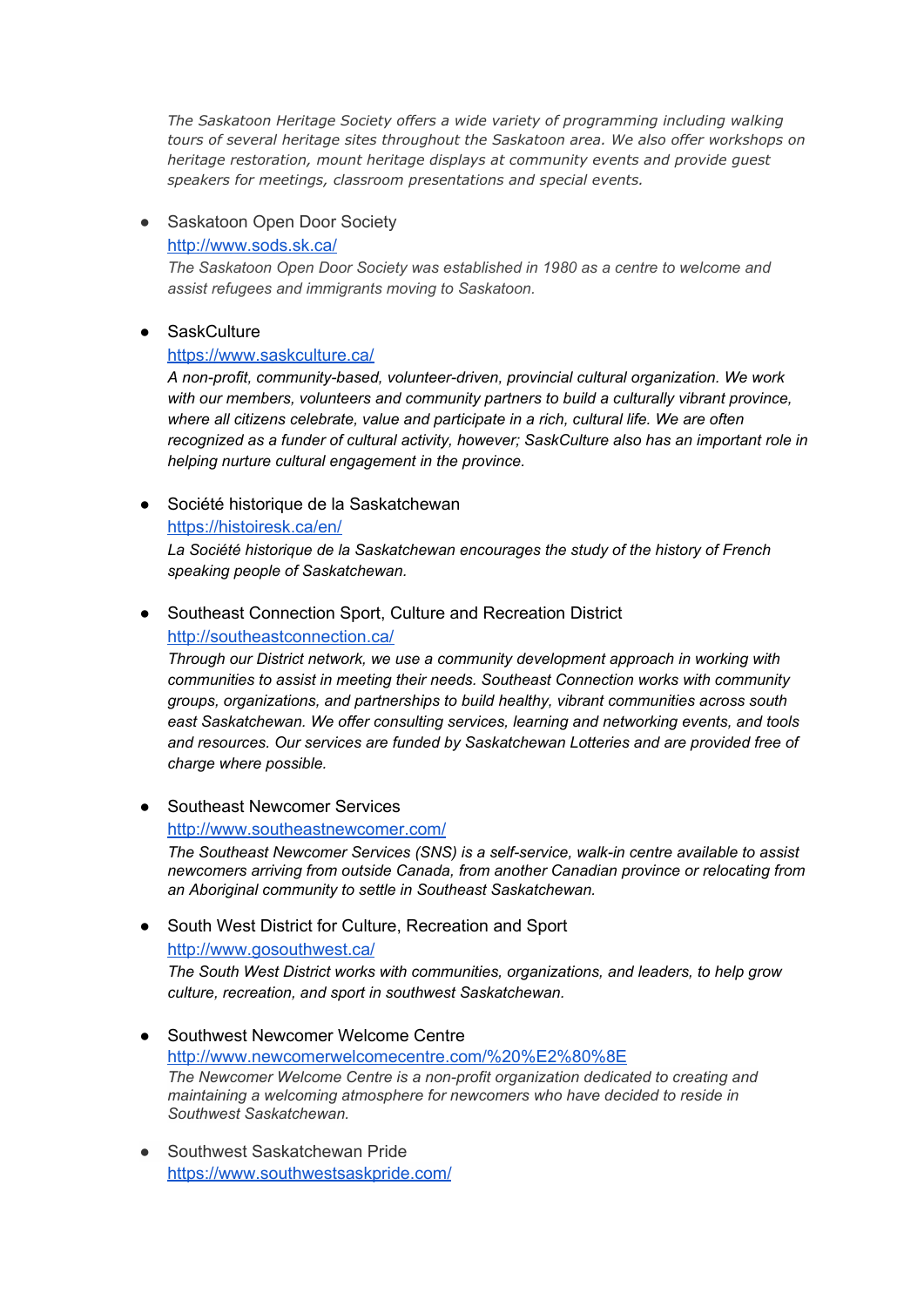*To build welcoming and inclusive communities for LGBTQ people and allies through visibility, partnerships and community events.*

- Teaching English as a Subsequent Language in Saskatchewan Inc. <http://www.teslsask.com/> *The purpose of TESL Sask is to facilitate and represent the professional development and accreditation of "English as a Subsequent Language" educators.*
- Uganda Canadian Association of Saskatchewan <http://ucascanada.ca/> *"To establish and leave a legacy of the Uganda Canadian heritage, and by active and equitable integration, contribute to the development of Saskatchewan."*
- Ukrainian Canadian Congress Regina Branch <http://www.uccregina.ca/>

*To act as an authoritative representative for the Ukrainian Canadian community before the people and Government of Regina. To strengthen and co-ordinate the participation of Ukrainian Canadians in Regina's social and cultural life based on Christian and democratic principles of justice, freedom and independence. To lend support in the promoting the development of friendly and mutually beneficial relations between Canada, Saskatchewan and Ukraine. To lend support to Ukrainian Canadian Congress towards its goal of assisting Ukraine in building an independent, united, democratic state. To plan and develop among Ukrainian Canadians, in Regina, sound community life in all its aspects. To assist in the preservation and development of Ukrainian culture in Regina.*

● Ukrainian Canadian Congress - Saskatchewan Provincial Council Inc. <http://www.ucc.sk.ca/>

*The Ukrainian Canadian Congress – Saskatchewan Provincial Council (UCC-SPC) is an inclusive, self-sustaining, vibrant organization that serves the Saskatchewan Ukrainian community to maintain, develop and share its Ukrainian Canadian identity, culture and aspirations.*

## ● **UR Pride Centre for Sexuality and Gender Diversity** <https://www.urpride.ca/>

*The UR Pride Centre for Sexuality and Gender Diversity is a non-profit 2LGBTQIAP+ service provider housed at the University of Regina. UR Pride provides services and programming for the entire community of Regina, not just for the University of Regina, and is available to provide certain services to others communities in the Southern Saskatchewan region on request. Our Mission is to set the foundation for a safer, healthier, and more vibrant community for sexually and gender diverse people in the City and University of Regina.*

## ● **USSU Pride Centre (Saskatoon)**

## <https://ussu.ca/main-page/centres/pride-centre/>

*The USSU Pride Centre is a welcoming, vivacious, and celebratory campus community. We provide a friendly environment with a diverse group of people of all sexual orientations and gender identities. The Pride Centre seeks to work with people of all sexual orientations and gender identities in an open and progressive environment that advocates, celebrates and affirms sexual and gender diversity.*

● Wanuskewin Heritage Park Authority